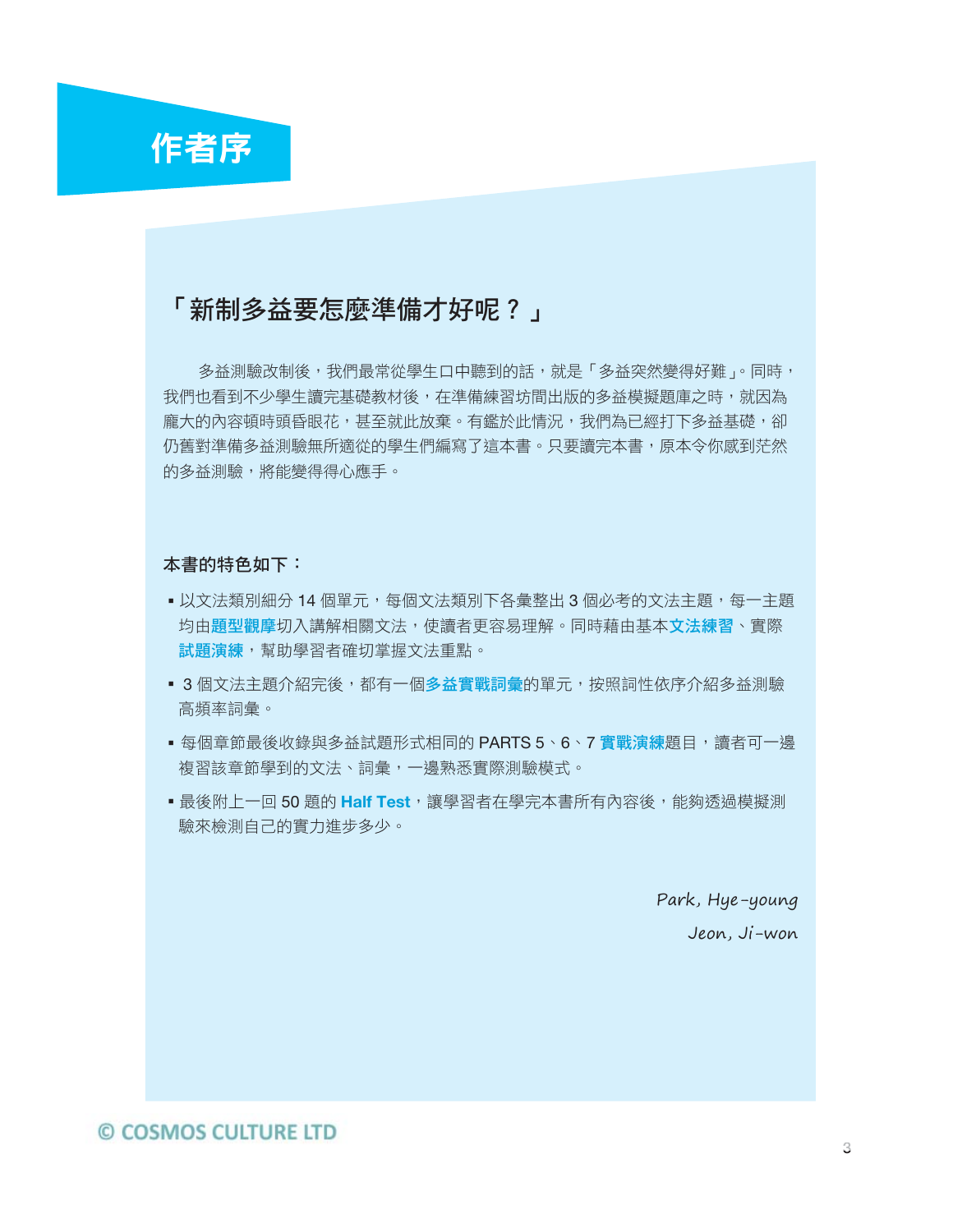

### **STEP 1** 題型觀摩 觀察真實題型,並研究命題重點,掌握該文法主題的初步 t. ⊦⊾ 概念。下面針對必備的基礎文法概念逐一解説,同時附上 例句,幫助讀者熟悉重要的相關用法。





1 This meeting ------- because we need to discuss the recent decline in sales. (A) has called (B) called (C) has been called (D) will call 2 Due to high demand, all of our auto parts should -------. (A) restock (B) be restocked (C) being restocked (D) been restocked

### **STEP 2** 文法練習

練習3到6題基本填空題/合併句子題,複習並鞏 固剛剛在 STEP 1 學到的文法概念。

## **STEP 3** 試題演練

演練 4 題與多益 **PART 5** 文法考題相同形式的單選 **題**,掌握該文法概念在多益測驗中的出題方式。

### 多益實戰詞彙

3 All factory workers must -------- a course<br>
on how to handle toxic materials.<br>
(A) complete<br>
(B) completed<br>
(C) be completed<br>
(D) been completed

4 A new commercial has been ------- to incorporate more recent trends. (A) make (B) makes (C) made (D) making

23

 $\blacktriangleleft$  = = =

PARTS 5、6 當中,除了有文法題之外也有詞 彙題。因此,3個文法主題介紹完後,都有一 個以詞性分類的高頻率詞彙單元,讀者可背單 字、做10 題選詞小練習,輕鬆掌握多益必備 詞彙。

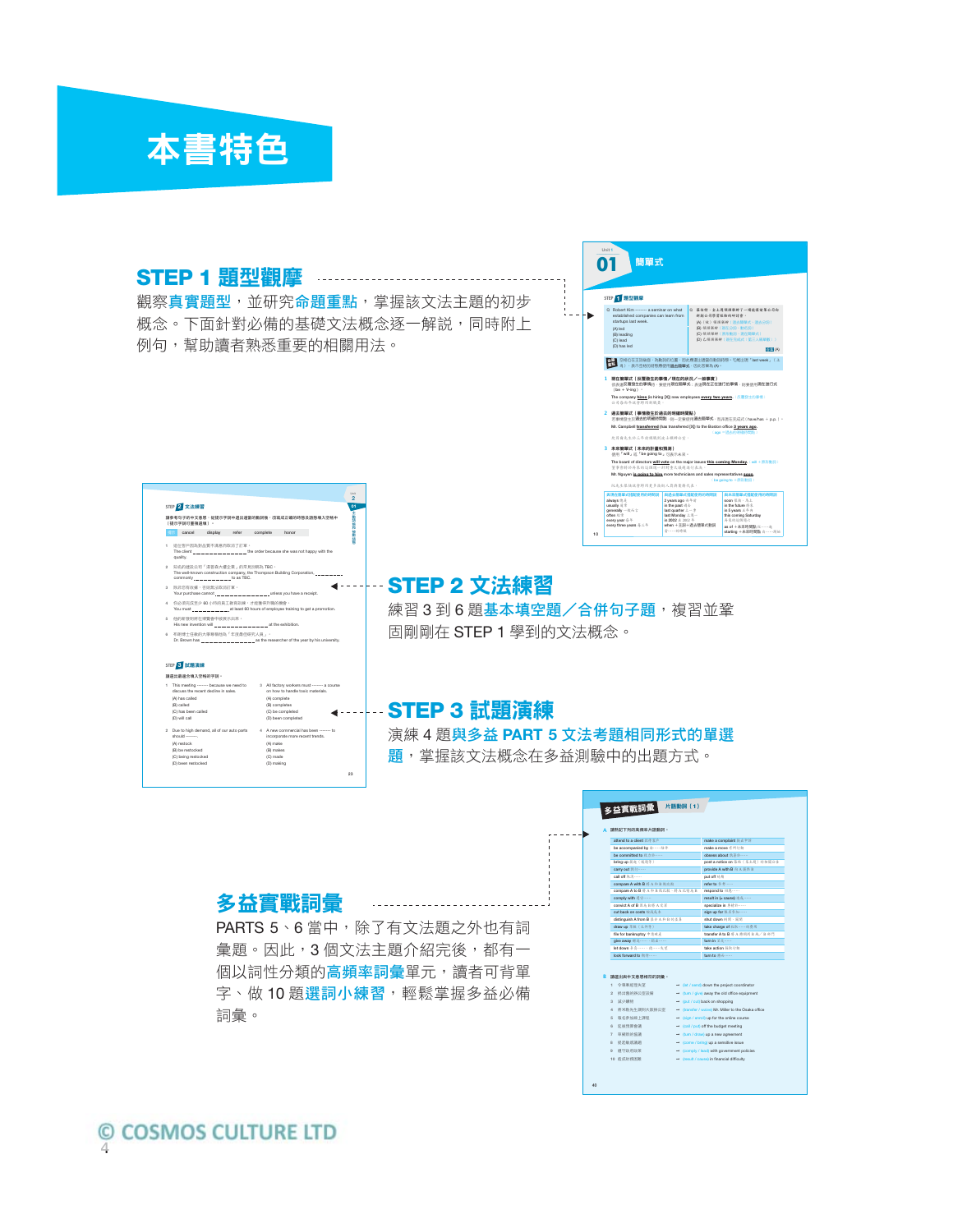

收錄多益閱讀測驗三個大題的實戰演練試題。其中,PART 5 和 PART 6 利用文法概念和詞彙來命 題, PART 7 則提供不同主題的文章和相關試題, 供讀者做大量練習, 將這些知識內化進入腦中。

| Part 5 請選出最適合填入空格的字詞。                                                                                                                                  |                                                                                                                                                    | Part 6 請先開讀)                                                                          |
|--------------------------------------------------------------------------------------------------------------------------------------------------------|----------------------------------------------------------------------------------------------------------------------------------------------------|---------------------------------------------------------------------------------------|
| 1. The purpose of the orientation is<br>------- new engineers understand how<br>to operate the new devices efficiently.<br>(A) for help<br>(B) to help | 5. If you are interested in applying to<br>Samson, Inc., ------- to the company's<br>website for further information.<br>(A) refer<br>(B) to refer | Questions 17-20 refer<br>To: mia.a@ymail.cr<br>From: m issa@zoo<br>Date: January 19   |
| (C) helped<br>(D) being helped                                                                                                                         | (C) reference<br>(D) referring                                                                                                                     | Subject: Update al<br>Dear Mrs. Alexono<br>Thank you for your                         |
| 2. If you would like to use a conference<br>room in March, be sure ------- one in<br>advance.                                                          | 6. Most of the major companies are<br>------- to hire more employees because<br>they are experiencing financial<br>difficulties.                   | everything you nee<br>I regret to inform y                                            |
| (A) book<br>(B) to book<br>(C) booking<br>(D) for booking                                                                                              | (A) hesitant<br>(B) hasitation<br>(C) hesitated<br>(D) be healtated                                                                                | is currently sold or<br>be delayed until w<br>inconvenience this<br>Thank you for und |
| 3. Most of the staff members working<br>on the second floor of the community<br>center ------- in the care of children.<br>(A) commit<br>(B) belong    | 7. Ms. Williams has successfully -------- the<br>tasks outlined in her contract<br>(A) carried out<br>(B) met                                      | questions, don't --<br>Sincerely.<br>Mohamed Issa<br>Zenith Office Direc              |
| (C) arrive<br>(D) specialize                                                                                                                           | (C) strived<br>(D) called for                                                                                                                      | 17. (A) we<br>(B) us                                                                  |
| 4. The plan to ------- the old city hall<br>building into a community sports facility<br>has been postponed.                                           | 8. ------- the use of artificial intelligence.<br>the covernment provides researchers<br>with a significant amount of funds.                       | (C) our<br>(D) ours                                                                   |
| (A) changing<br>(B) changes<br>(C) change<br>(D) be changed                                                                                            | (A) Promotion<br>(B) To be promoted<br>(C) For promoting<br>(D) To promote                                                                         | 18. (A) you<br>(B) your<br>(C) yours<br>(D) yourself                                  |

| Part 6 請先開讀文章·再選出這合填入空格的內容。<br>Questions 17-20 refer to the following email.<br>To: mia.a@ymail.com<br>From: m issa@zod.com<br>Date: January 19<br>Subject: Update about recent order<br>Dear Mrs. Alexandulos.<br>Thank you for your recent order from ------- website. We hope that you were able to find<br>everything you needed.<br>I regret to inform you, however, that the solid oak work desk (part #33454) ------- ordered<br>is currently sold out. The rest of your order will be shipped immediately, but this item will<br>be delayed until we receive more items from our factory.  I'm very sorry for any<br>inconverience this causes you.<br>Thank you for understanding, and I apologize again for the trouble. If you have any<br>questions, don't ------- to contact us.<br>Sincerely.<br>Mohamed Issa<br>Zenith Office Direct<br>17. (A) we<br>19. (A) I will let you know as soon as it<br>ships.<br>(B) us<br>(B) There should be no problem<br>(C) our<br>completing your refund.<br>(D) ours<br>Sunday.<br>18. (A) you<br>(D) You will receive an invoice by the<br>(B) your<br>end of the day.<br>(C) yours<br>(D) yourself<br>20. (A) hesitate<br>(B) hesitant<br>(C) hesitating<br>(D) hesitation |  |  | <b>Practice Test</b>                      |  |  |  |  |
|--------------------------------------------------------------------------------------------------------------------------------------------------------------------------------------------------------------------------------------------------------------------------------------------------------------------------------------------------------------------------------------------------------------------------------------------------------------------------------------------------------------------------------------------------------------------------------------------------------------------------------------------------------------------------------------------------------------------------------------------------------------------------------------------------------------------------------------------------------------------------------------------------------------------------------------------------------------------------------------------------------------------------------------------------------------------------------------------------------------------------------------------------------------------------------------------------------------------------------|--|--|-------------------------------------------|--|--|--|--|
|                                                                                                                                                                                                                                                                                                                                                                                                                                                                                                                                                                                                                                                                                                                                                                                                                                                                                                                                                                                                                                                                                                                                                                                                                                |  |  |                                           |  |  |  |  |
|                                                                                                                                                                                                                                                                                                                                                                                                                                                                                                                                                                                                                                                                                                                                                                                                                                                                                                                                                                                                                                                                                                                                                                                                                                |  |  |                                           |  |  |  |  |
|                                                                                                                                                                                                                                                                                                                                                                                                                                                                                                                                                                                                                                                                                                                                                                                                                                                                                                                                                                                                                                                                                                                                                                                                                                |  |  |                                           |  |  |  |  |
|                                                                                                                                                                                                                                                                                                                                                                                                                                                                                                                                                                                                                                                                                                                                                                                                                                                                                                                                                                                                                                                                                                                                                                                                                                |  |  |                                           |  |  |  |  |
|                                                                                                                                                                                                                                                                                                                                                                                                                                                                                                                                                                                                                                                                                                                                                                                                                                                                                                                                                                                                                                                                                                                                                                                                                                |  |  |                                           |  |  |  |  |
|                                                                                                                                                                                                                                                                                                                                                                                                                                                                                                                                                                                                                                                                                                                                                                                                                                                                                                                                                                                                                                                                                                                                                                                                                                |  |  |                                           |  |  |  |  |
|                                                                                                                                                                                                                                                                                                                                                                                                                                                                                                                                                                                                                                                                                                                                                                                                                                                                                                                                                                                                                                                                                                                                                                                                                                |  |  |                                           |  |  |  |  |
|                                                                                                                                                                                                                                                                                                                                                                                                                                                                                                                                                                                                                                                                                                                                                                                                                                                                                                                                                                                                                                                                                                                                                                                                                                |  |  |                                           |  |  |  |  |
|                                                                                                                                                                                                                                                                                                                                                                                                                                                                                                                                                                                                                                                                                                                                                                                                                                                                                                                                                                                                                                                                                                                                                                                                                                |  |  |                                           |  |  |  |  |
|                                                                                                                                                                                                                                                                                                                                                                                                                                                                                                                                                                                                                                                                                                                                                                                                                                                                                                                                                                                                                                                                                                                                                                                                                                |  |  |                                           |  |  |  |  |
|                                                                                                                                                                                                                                                                                                                                                                                                                                                                                                                                                                                                                                                                                                                                                                                                                                                                                                                                                                                                                                                                                                                                                                                                                                |  |  |                                           |  |  |  |  |
|                                                                                                                                                                                                                                                                                                                                                                                                                                                                                                                                                                                                                                                                                                                                                                                                                                                                                                                                                                                                                                                                                                                                                                                                                                |  |  |                                           |  |  |  |  |
|                                                                                                                                                                                                                                                                                                                                                                                                                                                                                                                                                                                                                                                                                                                                                                                                                                                                                                                                                                                                                                                                                                                                                                                                                                |  |  |                                           |  |  |  |  |
|                                                                                                                                                                                                                                                                                                                                                                                                                                                                                                                                                                                                                                                                                                                                                                                                                                                                                                                                                                                                                                                                                                                                                                                                                                |  |  |                                           |  |  |  |  |
|                                                                                                                                                                                                                                                                                                                                                                                                                                                                                                                                                                                                                                                                                                                                                                                                                                                                                                                                                                                                                                                                                                                                                                                                                                |  |  |                                           |  |  |  |  |
|                                                                                                                                                                                                                                                                                                                                                                                                                                                                                                                                                                                                                                                                                                                                                                                                                                                                                                                                                                                                                                                                                                                                                                                                                                |  |  |                                           |  |  |  |  |
|                                                                                                                                                                                                                                                                                                                                                                                                                                                                                                                                                                                                                                                                                                                                                                                                                                                                                                                                                                                                                                                                                                                                                                                                                                |  |  |                                           |  |  |  |  |
|                                                                                                                                                                                                                                                                                                                                                                                                                                                                                                                                                                                                                                                                                                                                                                                                                                                                                                                                                                                                                                                                                                                                                                                                                                |  |  |                                           |  |  |  |  |
|                                                                                                                                                                                                                                                                                                                                                                                                                                                                                                                                                                                                                                                                                                                                                                                                                                                                                                                                                                                                                                                                                                                                                                                                                                |  |  |                                           |  |  |  |  |
|                                                                                                                                                                                                                                                                                                                                                                                                                                                                                                                                                                                                                                                                                                                                                                                                                                                                                                                                                                                                                                                                                                                                                                                                                                |  |  |                                           |  |  |  |  |
|                                                                                                                                                                                                                                                                                                                                                                                                                                                                                                                                                                                                                                                                                                                                                                                                                                                                                                                                                                                                                                                                                                                                                                                                                                |  |  |                                           |  |  |  |  |
|                                                                                                                                                                                                                                                                                                                                                                                                                                                                                                                                                                                                                                                                                                                                                                                                                                                                                                                                                                                                                                                                                                                                                                                                                                |  |  |                                           |  |  |  |  |
|                                                                                                                                                                                                                                                                                                                                                                                                                                                                                                                                                                                                                                                                                                                                                                                                                                                                                                                                                                                                                                                                                                                                                                                                                                |  |  | (C) Our website will be unavailable until |  |  |  |  |
|                                                                                                                                                                                                                                                                                                                                                                                                                                                                                                                                                                                                                                                                                                                                                                                                                                                                                                                                                                                                                                                                                                                                                                                                                                |  |  |                                           |  |  |  |  |
|                                                                                                                                                                                                                                                                                                                                                                                                                                                                                                                                                                                                                                                                                                                                                                                                                                                                                                                                                                                                                                                                                                                                                                                                                                |  |  |                                           |  |  |  |  |
|                                                                                                                                                                                                                                                                                                                                                                                                                                                                                                                                                                                                                                                                                                                                                                                                                                                                                                                                                                                                                                                                                                                                                                                                                                |  |  |                                           |  |  |  |  |
|                                                                                                                                                                                                                                                                                                                                                                                                                                                                                                                                                                                                                                                                                                                                                                                                                                                                                                                                                                                                                                                                                                                                                                                                                                |  |  |                                           |  |  |  |  |
|                                                                                                                                                                                                                                                                                                                                                                                                                                                                                                                                                                                                                                                                                                                                                                                                                                                                                                                                                                                                                                                                                                                                                                                                                                |  |  |                                           |  |  |  |  |
|                                                                                                                                                                                                                                                                                                                                                                                                                                                                                                                                                                                                                                                                                                                                                                                                                                                                                                                                                                                                                                                                                                                                                                                                                                |  |  |                                           |  |  |  |  |
|                                                                                                                                                                                                                                                                                                                                                                                                                                                                                                                                                                                                                                                                                                                                                                                                                                                                                                                                                                                                                                                                                                                                                                                                                                |  |  |                                           |  |  |  |  |
|                                                                                                                                                                                                                                                                                                                                                                                                                                                                                                                                                                                                                                                                                                                                                                                                                                                                                                                                                                                                                                                                                                                                                                                                                                |  |  |                                           |  |  |  |  |

| Part2 請問請文章·並選出正確答案。                                          |                                                                                            |
|---------------------------------------------------------------|--------------------------------------------------------------------------------------------|
| Questions 21-22 refer to the following text message chain.    |                                                                                            |
|                                                               |                                                                                            |
|                                                               |                                                                                            |
|                                                               |                                                                                            |
|                                                               |                                                                                            |
| Jane Lee                                                      | 0:33 p.m.)<br>Hey, Huong, Did you update the Customer                                      |
|                                                               | Contacts page on the website vet? I have<br>some clients asking about it.                  |
| Huong Nguyen                                                  | 0:33 p.m.)                                                                                 |
|                                                               | Not yet, but it's almost ready. I'm waiting for                                            |
|                                                               | some more info from Mr. Riegal, it should be<br>up by the end of the day if all goes well. |
| Jane Lee                                                      | $0.15$ p.m.)                                                                               |
|                                                               | That's great. Could you let me know when you                                               |
| these customers ASAP:                                         | finish everything? I want to get the new info to                                           |
| Huong Nguyen                                                  | 0:36 p.m.)                                                                                 |
| contact you?                                                  | Sure, no problem. What's the best way to                                                   |
| Jane Lee                                                      | 0:36 p.m.)                                                                                 |
| can send me an email.                                         | I probably won't be here this afternoon, so you                                            |
| Huong Nguyen                                                  | 0:39 p.m.l.                                                                                |
|                                                               | All right, I'll let you know as soon as I'm done.                                          |
|                                                               |                                                                                            |
|                                                               |                                                                                            |
|                                                               |                                                                                            |
| 21. Why does Ms. Lee contact Ms.                              | 22. At 2:39 p.m., what does Ms. Nouven                                                     |
| Nguyen?                                                       | imply when she writes, "All right"?                                                        |
| (A) To find some client's contact                             | (A) She will send Ms. Lee an email.                                                        |
| information                                                   | (B) She will contact Mr. Riegal.                                                           |
| (B) To get Ms. Nouven's email address                         | (C) She will visit Ms. Lee's office.                                                       |
| (C) To see if Ms. Nouven has finished                         | (D) She will meet the deadline.                                                            |
| the web page updates<br>(D) To find out when the clients will |                                                                                            |

## **Half Test**

學完本書的所有內容後,請做做看書末所附的 50 題閱讀模擬測驗,測試看看自己學到了多少。

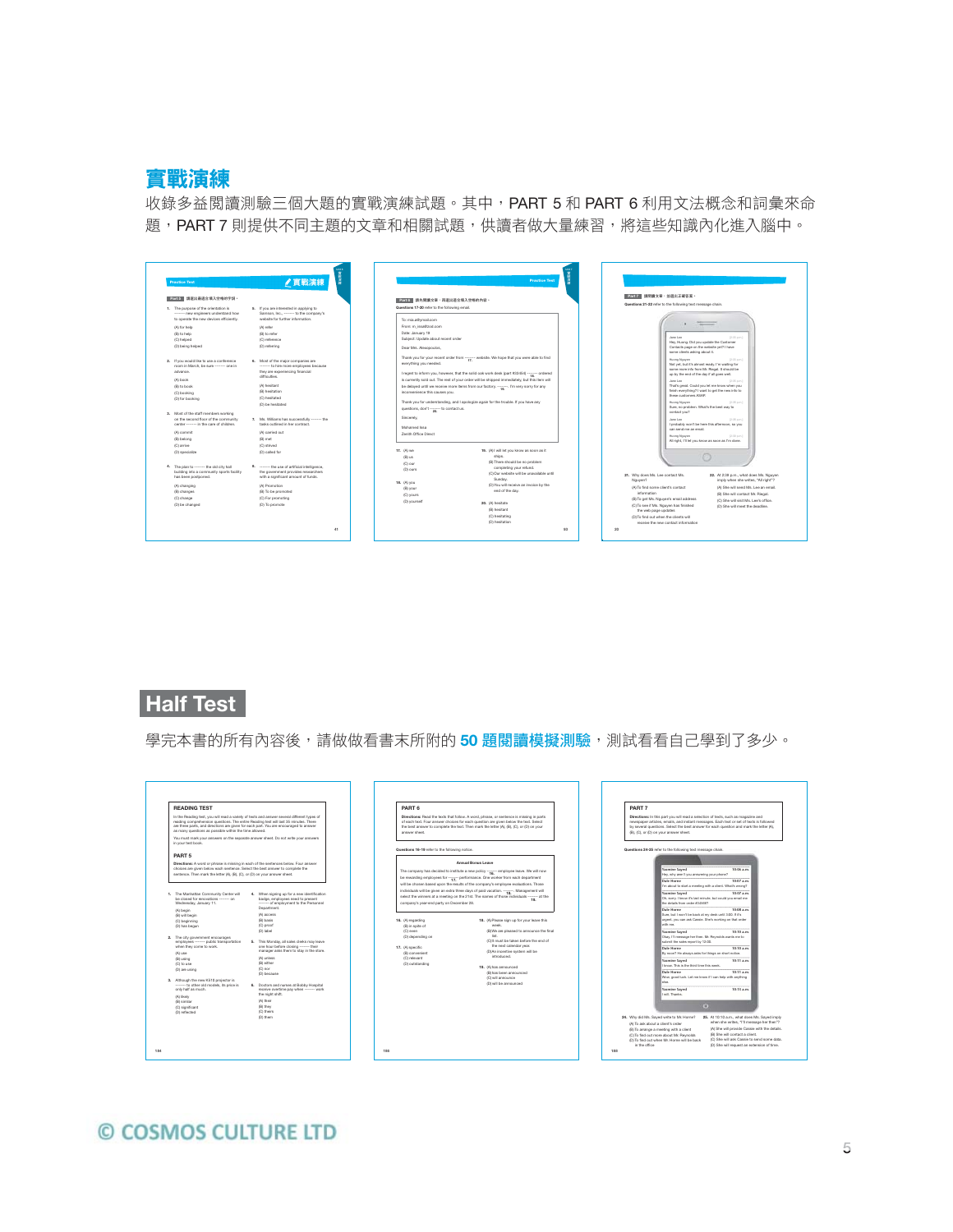

| 關於新制多益 (NEW TOEIC) ………… 6                 |
|-------------------------------------------|
| 9                                         |
| 4 簡單式                                     |
| 2 完成式<br><b>B 主詞動詞一致性的例外</b>              |
|                                           |
| Unit 2 主動語態和被動語態 Voices  21               |
| ❶ 主動語態和被動語態<br><b>@</b> 授與動詞/不完全及物動詞的被動語態 |
| ❻ 須注意的被動語態用法                              |
| Unit 3 不定詞 to V to-infinitive  33         |
| $\bm{\Phi}$ 不定詞 to V 的用法                  |
| 2 不定詞 to V 作為動詞的受詞/受詞補語                   |
| ® 不定詞 to V 的慣用語                           |
| 47                                        |
| ❶ 動名詞的角色和特色                               |
| <b>@</b> 連接動名詞作為受詞的動詞<br><b>⑬</b> 動名詞的慣用語 |
|                                           |
| 4分詞的角色/須注意的分詞                             |
| <b>2</b> 分詞的慣用語                           |
| <b>⑬ 分詞構句</b>                             |
|                                           |
| 1 名詞的角色和位置                                |
| ⑫ 可數名詞/不可數名詞<br>❻ 須注意的複合名詞                |
|                                           |
| 83                                        |
| 1 人稱代名詞                                   |
| ⑫ 反身代名詞/指示代名詞                             |

| $\bm{\Phi}$ 形容詞的角色                          |
|---------------------------------------------|
| ⑫ 數量形容詞<br>❻ 須注意的形容詞搭配組合                    |
|                                             |
| ❶ 副詞的角色和位置                                  |
| ⑫ 頻率/時間/連接副詞                                |
| ❻ 須注意的副詞                                    |
| Unit 10 原級/比較級/最高級                          |
| <b>Comparatives &amp; Superlatives  119</b> |
| ❶ 原級<br>$\bm{\Omega}$ 比較級                   |
| <b>B</b> 最高級                                |
| Unit 11 連接詞 Conjunctions  131               |
| $\bm{\mathbb{O}}$ 名詞子句連接詞                   |
| ⑫ 對等/相關連接詞                                  |
| ❻ 從屬連接詞                                     |
|                                             |
| $\bm{\mathbb{O}}$ 關係代名詞                     |
| ◎ 關係代名詞的省略/介系詞+關係代名詞                        |
| ❻ 關係副詞/複合關係詞                                |
|                                             |
| $\bm{\mathbb{O}}$ 表時間/表地點的介系詞               |
| ❻ 其他介系詞/易混淆介系詞<br>❻ 介系詞的慣用語                 |
|                                             |
| Unit 14 假設語氣                                |
| The Subjunctive Mood<br>169                 |
| ❶ 與現在事實相反/與過去事實相反                           |
| ◎ 與未來事實相反/混合型假設語氣<br>❻ 假設語氣倒裝句              |
|                                             |
| Half Test <b>Manual Accord 183</b>          |
|                                             |

別冊:中譯解析本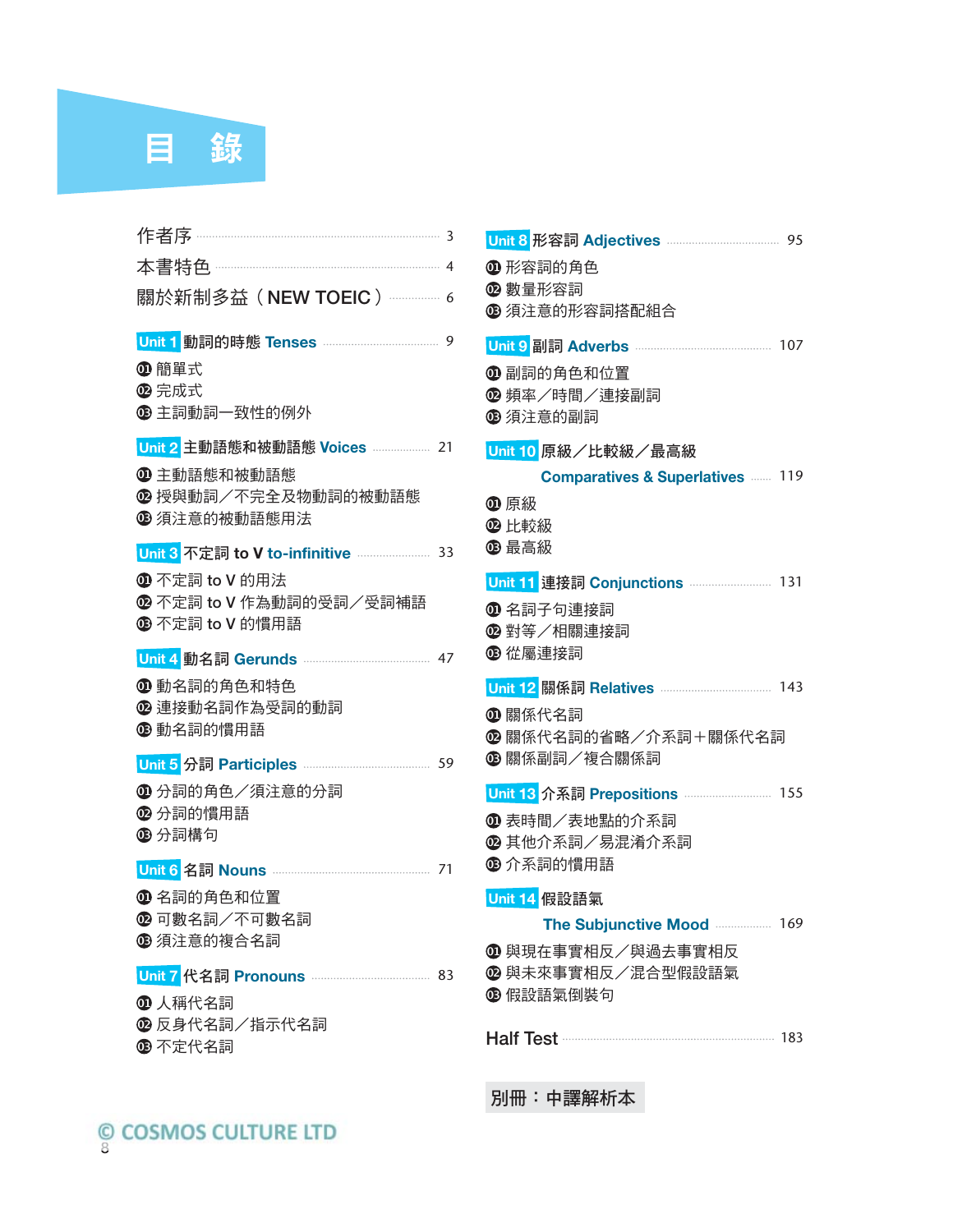

空格位在主詞後面,為動詞的位置,因此應選出適當的動詞時態。句尾出現「last week」(上 週),表示空格的時態應使用**過去簡單式**,因此答案為 (A)。 命題 重點

### **1** 現在簡單式(反覆發生的事情/現在的狀況/一般事實)

欲表達反覆發生的事情時,要使用現在簡單式;表達現在正在進行的事情,則要使用現在進行式  $(be + V-ing)$ 

The company hires (is hiring [X]) new employees every two years. 〔反覆發生的事情〕 公司每兩年就會聘用新職員。

### **2** 過去簡單式(事情發生於過去的明確時間點)

若事情發生於**過去的明確時間點**,則一定要使用**過去簡單式**,而非現在完成式(have/has + p.p.)。

Mr. Campbell *transferred* (has transferred [X]) to the Boston office 3 years ago.

〔ago = 過去的明確時間點〕

坎貝爾先生於三年前調職到波士頓辦公室。

### **3** 未來簡單式(未來的計畫和預測)

10

使用「will」或「be going to」可表示未來。

The board of directors will vote on the major issues this coming Monday. 〔will +原形動詞〕 董事會將於再來的這個週一針對重大議題進行表決。

Mr. Nguyen is going to hire more technicians and sales representatives soon.

﹝be going to +原形動詞﹞

阮先生很快就會聘用更多技術人員與業務代表。

| 與現在簡單式搭配使用的時間詞                                | 與過去簡單式搭配使用的時間詞             | 與未來簡單式搭配使用的時間詞                               |
|-----------------------------------------------|----------------------------|----------------------------------------------|
| always 總是                                     | 2 years ago 雨年前            | soon 很快、馬上                                   |
| usually 通常                                    | in the past 過去             | in the future 將來                             |
| generally 一般而言                                | last quarter 上一季           | in 5 years 五年內                               |
| often 經常                                      | last Monday 上週一            | this coming Saturday                         |
| every year 每年                                 | in 2002 在 2002 年           | 再來的這個週六                                      |
| every three years 每三年<br>© COSMOS CULTURE LTD | when +主詞+過去簡單式動詞<br>當……的時候 | as of +未來時間點 從……起<br>starting +未來時間點 自 …… 開始 |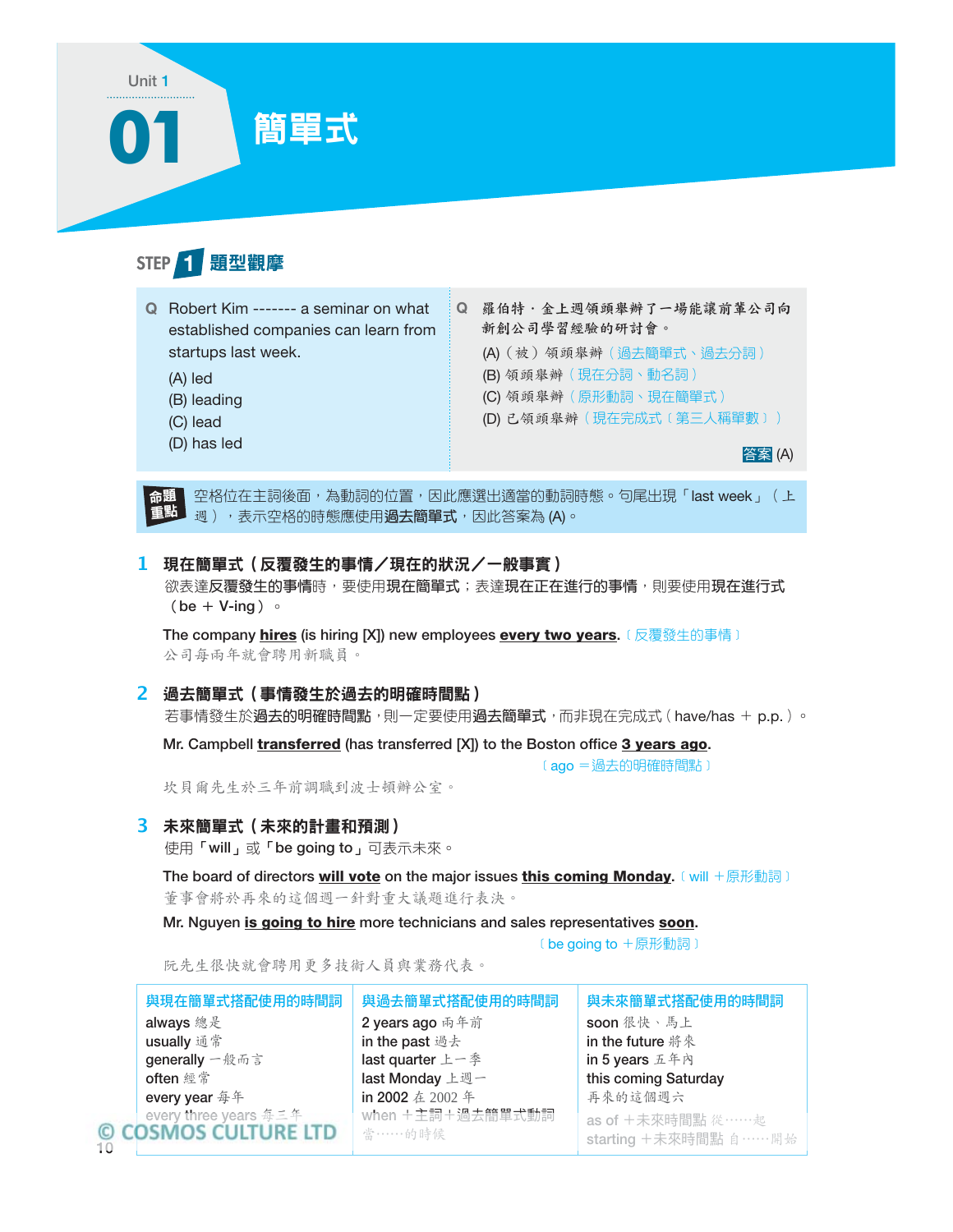

請參考句子的中文意思,從提示字詞中選出適當的動詞後,改寫成正確的時態填入空格中。

| 提示             | work                      | receive                                                | qive | get | research | leave                                                                       |
|----------------|---------------------------|--------------------------------------------------------|------|-----|----------|-----------------------------------------------------------------------------|
|                |                           | 週末上班的人會領到加班費。                                          |      |     |          |                                                                             |
| $\overline{2}$ | 賈西亞先生演講結束後,將會給大家充裕的時間問問題。 |                                                        |      |     |          |                                                                             |
| 3              |                           | 「友紀電子公司」將於明年 1 月開始進行人工智慧科技的研究。                         |      |     |          |                                                                             |
| 4              |                           | 全體員工上週五都因一筆龐大訂單而加班。                                    |      |     |          | Last Friday, all employees <i>[1000]</i> overtime because of a large order. |
| 5              |                           | 艾絲娜女士每天 7 點出門,8 點抵達公司。<br>work at 8 o'clock every day. |      |     |          |                                                                             |



### 請選出最適合填入空格的字詞。

- 1 The Stratford Tourist Center ------- ferry rides along the Swan Canal twice a day.
	- (A) offer
	- (B) offers
	- (C) offering
	- (D) have offered
- 2 FM Industries ------- a reception to introduce the newly appointed sales manager to its employees last week.
	- (A) hold
	- (B) holds
	- (C) held
	- (D) has held
- 3 Venus Clothing, Inc. ------- its financial service provider as of March 1.
	- (A) change
	- (B) changing
	- (C) will change
	- (D) had changed
- 4 Brock's Dining ------- for a head chef to develop Italian cuisine for this coming summer.
	- (A) is looked
	- (B) looking
	- (C) is looking
	- (D) are looked

## © COSMOS CULTURE LTD

**01**

Unit 1

ール・コンピュータ (の) しゅうしゅん しゅうしゅん しゅうしゅう しゅうしゅう しゅうしゅう しゅうしゅう しゅうしゅう しゅうしゅう しゅうしゅうしゅう しゅうしゅうしゅうしゅうしゅうしゅうしゅうしゅうしゅぎょく

簡單式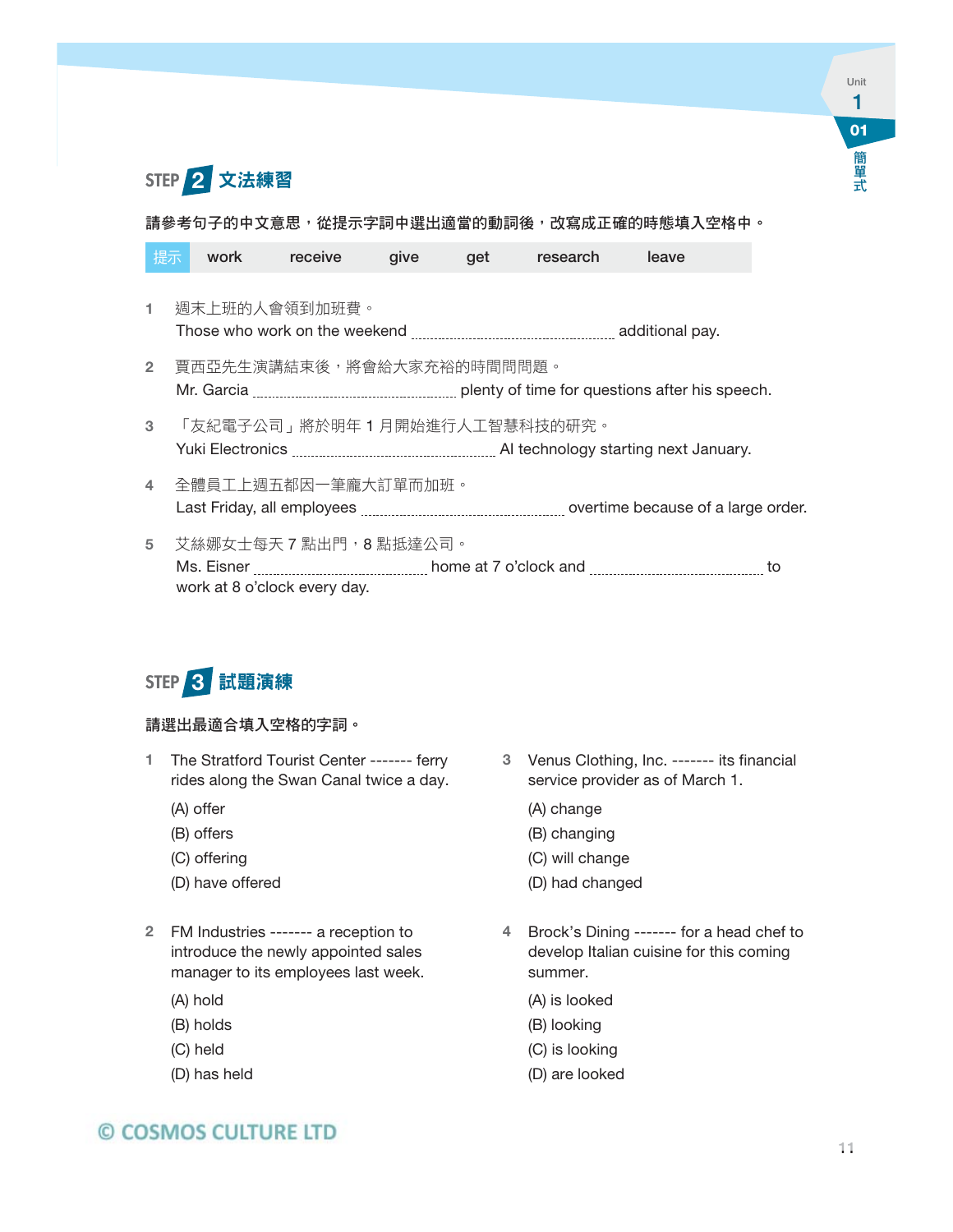# **02** 完成式

STEP 1 題型觀摩

Unit 1

| Q Research shows that tourism at Kent National   Q<br>Park ------- stable over the past 3 years. | 研究顯示,肯特國家公園過去三年來的觀<br>光景氣已經維持穩定。 |
|--------------------------------------------------------------------------------------------------|----------------------------------|
| (A) remains                                                                                      | (A) 維持 (現在簡單式 (第三人稱單數))          |
| (B) remaining                                                                                    | (B) 维持 (現在分詞、動名詞)                |
| (C) has remained                                                                                 | (C) 已維持 (現在完成式 (第三人稱單數))         |
| (D) had remained                                                                                 | (D) 早已維持 (過去完成式)                 |
|                                                                                                  | 答案 (C)                           |

图目空格為 that 子句中動詞的位置, 而副詞片語「over the past 3 years」過去三年來表示「從 過去到現在為止的一段時間」,要搭配現在完成式一起使用,因此答案為 (C)。 命題 重點

### **1** 現在完成式

過去發生的事情持續到現在,或是與現在有所關聯時,須使用現在完成式。現在完成式表示經驗、 完成或持續的概念。

與現在完成式搭配使用的副詞片語

already 已經 so far 至今、到目前為止 for/over the past 5 years 過去五年來 just 剛才 until now 直到現在 not . . . yet 還沒有…… recently/lately 最近

Mr. Vieira has been to Berlin more than 10 times so far. 〔經驗:從過去到現在為止的經驗〕 維埃拉先生至今已經去過柏林十次以上。

The company has developed a system that can identify undervalued stocks.

﹝完成:將過去開始做的事情完成﹞

公司已經開發出一套系統,能夠有效確認被市場低估的股票。

Ms. Kwon has served as chief financial officer for the last two years.

﹝持續:過去開始做的事情持續做到現在﹞

權女士已經擔任財務長兩年了。

### **2** 過去完成式

要表達事情比過去所發生的某件事情更早發生,須使用過去完成式。過去完成式常常搭配「by the time + 過去簡單式」一起使用。

We learned that the company had laid off two of our colleagues.

我們聽說公司已經資遣了我們兩名同仁。

By the time Ms. Nichols arrived at the station, the train had already left.

妮可絲女士抵達車站時,火車早就已經開走了。

### **3** 未來完成式

要表達事情在未來某個特定時間點之前完成,須使用未來完成式,常常搭配「by the time +現在簡 單式」一起使用。

D COSMOS CULTURESTOrrives, all the participants <u>will have left</u> the conference.<br>2 等到成面森先生抵達會議現場那時,所有與會者都將已經離開了。 等到威爾森先生抵達會議現場那時,所有與會者都將已經離開了。 12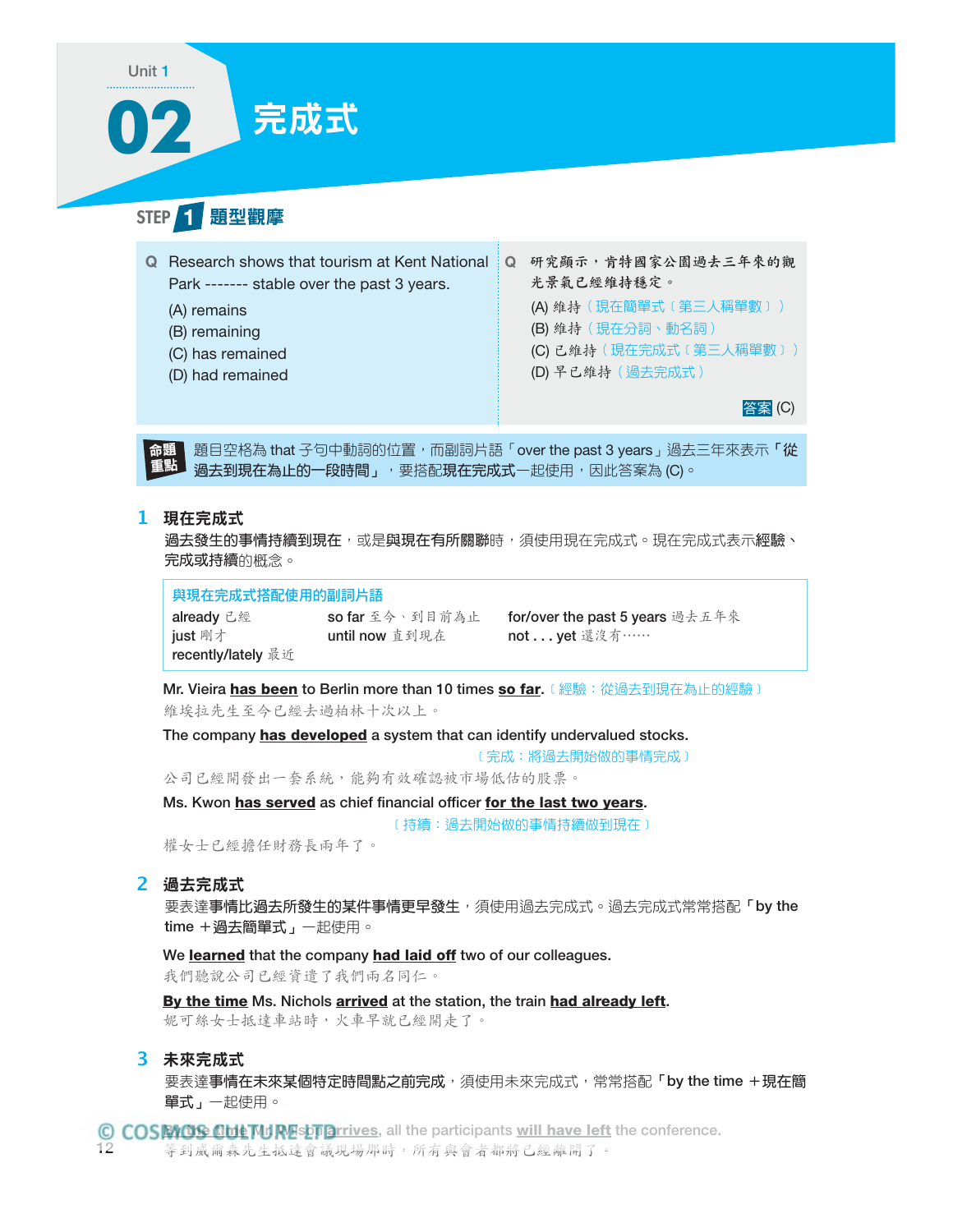

### 請參考句子的中文意思,從提示字詞中選出適當的動詞後,改寫成正確的時態填入空格中。

| 提示             | meet          | win | complete                 | visit | leave |
|----------------|---------------|-----|--------------------------|-------|-------|
| 1.             |               |     | 柯爾先生以前從未造訪過倫敦辦公室。        |       |       |
| $\mathbf{2}$   |               |     | 坎培恩先生已經打贏過三次市長選戰。        |       |       |
| 3              | so far.       |     | 新進員工至今都還沒見過公司的董事長。       |       |       |
| $\overline{4}$ |               |     | 羅伯特先生回到辦公室時,他的客戶早就已經離開了。 |       |       |
| 5              | construction. |     | 到了今年底,公司就會把道路工程完成。       |       |       |



### 請選出最適合填入空格的字詞。

- 1 Mr. Eisner's investments in stocks ------ pretty lucrative over the past two years.
	- (A) are
	- (B) will be
	- (C) to be
	- (D) have been
- 2 By the time Ms. Gates got to the conference, Mr. Woo ------- his presentation.
	- (A) will already finish
	- (B) have already finished
	- (C) had already finished
	- (D) have already been finished

## © COSMOS CULTURE LTD

- 3 Dr. Carter ------- at Gray National University Hospital for the last twenty years, and he will retire this coming Friday.
	- (A) has served
	- (B) had served
	- (C) will have served
	- (D) serves
- 4 Because he ------- his job, he was able to sign up for the study abroad program.
	- (A) to quit
	- (B) quits
	- (C) quitting

### (D) had quit had

**02**

Unit 1

こうしょう こうしゃ アイ・ファイル

完成式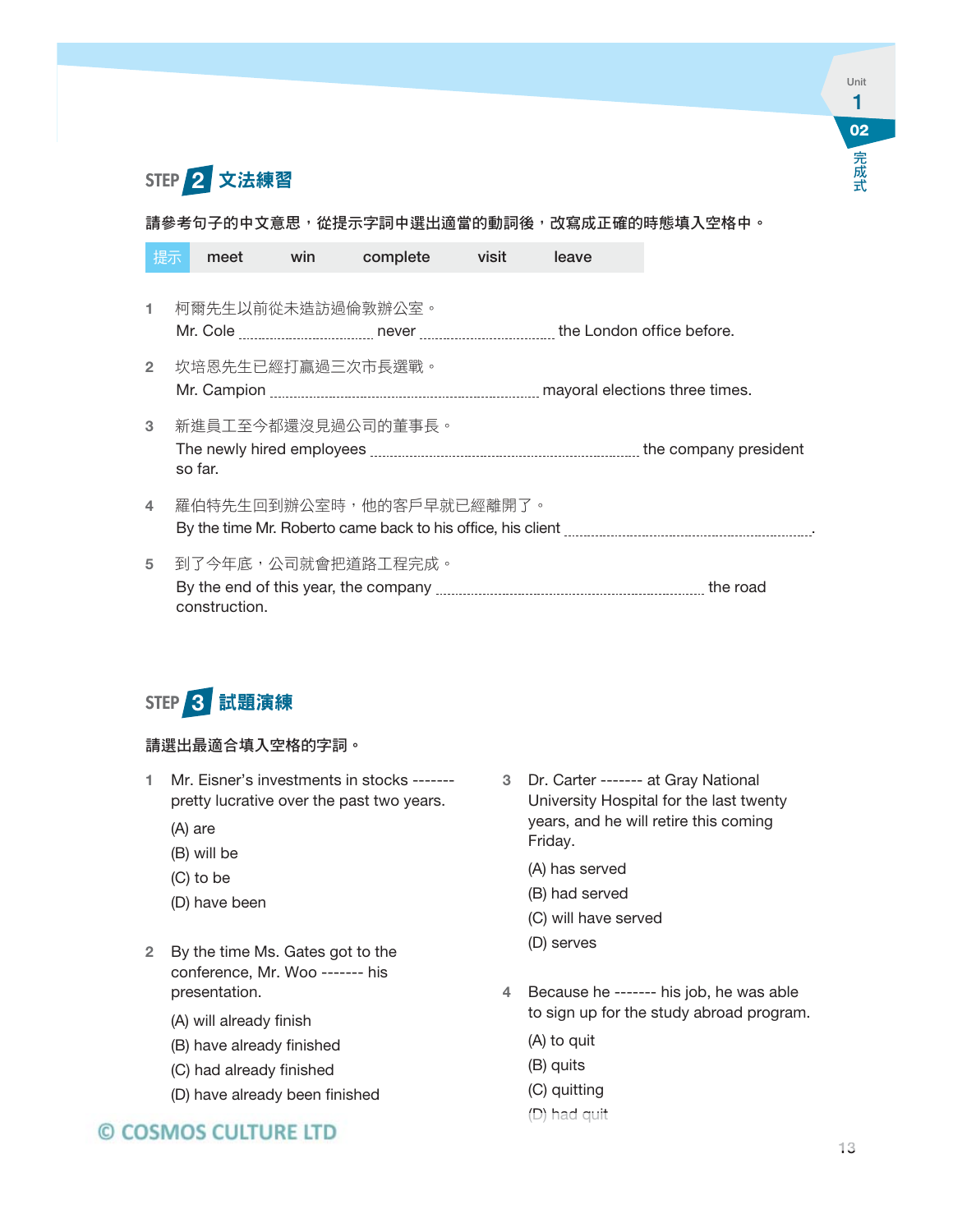|    |                                                                | Unit 1   動詞的時態 Tenses                                                                                                    |                         |                                                                                                                                      |      |
|----|----------------------------------------------------------------|--------------------------------------------------------------------------------------------------------------------------|-------------------------|--------------------------------------------------------------------------------------------------------------------------------------|------|
|    | 01 簡單式                                                         |                                                                                                                          |                         |                                                                                                                                      | p.10 |
|    | STEP 2 文法練習<br>1 receive<br>3 will research<br>5 leaves / gets |                                                                                                                          | 2 will give<br>4 worked |                                                                                                                                      |      |
|    | STEP 3 試題演練                                                    | 1 (B) $2 (C)$ 3 (C) 4 (C)                                                                                                |                         |                                                                                                                                      |      |
| 1. | 輪遊覽天鵝運河。                                                       |                                                                                                                          |                         | 史特拉福遊客中心每天發船兩次,讓遊客搭渡                                                                                                                 |      |
|    |                                                                | (A) offer 提供 (原形動詞、現在簡單式)<br>(C) offering 提供 (現在分詞、動名詞)<br>(D) have offered 已提供 (現在完成式)                                  |                         | (B) offers 提供 (現在簡單式〔第三人稱單數〕)                                                                                                        |      |
|    |                                                                |                                                                                                                          |                         | [解析] 「twice a day」 (一天兩次)表示反覆發生的<br>狀況。欲表達反覆發生的狀況時,時態應使用現在簡<br>單式, 而主詞「the Stratford Tourist Center」 (史<br>特拉福遊客中心)為第三人稱單數,因此答案為(B)。 |      |
|    |                                                                | 字彙 ferry 渡輪 ride 搭乘 canal 運河                                                                                             |                         | 2 「FM 企業」上週舉辦了一場接待會向員工介                                                                                                              |      |
|    |                                                                | 紹新任的業務經理。<br>(A) hold 舉辦 (原形動詞、現在簡單式)                                                                                    |                         | (B) holds 舉辦 (現在簡單式〔第三人稱單數〕)<br>(C) held (被) 舉辦 (過去簡單式、過去分詞)<br>(D) has held 已舉辦(現在完成式〔第三人稱單數〕)<br>解析 「last week」 (上週) 指的是過去的時間,因    |      |
|    |                                                                | 此答案為過去簡單式動詞 (C)。                                                                                                         |                         | 字彙 reception 接待會 appointed 被指派的                                                                                                      |      |
| 3  |                                                                | 改聘其他財務公司。                                                                                                                |                         | 「維納斯服飾股份有限公司」將於3月1日起                                                                                                                 |      |
|    |                                                                | (A) change 改聘 (原形動詞、現在簡單式)<br>(B) changing 改聘 (現在分詞、動名詞)<br>(C) will change 将改聘 (未來簡單式)<br>(D) had changed 早已改聘 ( 過去完成式) |                         |                                                                                                                                      |      |
|    |                                                                |                                                                                                                          |                         |                                                                                                                                      |      |

解析 「as of March 1」 (3月1日起)若指未來的 時間,空格要填入未來簡單式「will change」; 若指 過去的時間,則要填入過去簡單式 changed。選項中 沒有過去簡單式動詞,因此答案選 (C) will change。

5章 financial 財務的 provider 供應商 as of 從⋯⋯起

- **4** 「布羅克餐廳」正在尋覓主廚來開發今年夏季 的義大利菜色。
- (A) is looked 被尋覓(現在簡單式被動語態〔第三 人稱單數〕)
- (B) looking 尋覓(現在分詞、動名詞)
- (C) is looking 正在尋覓(現在進行式〔第三人稱單 數〕)
- (D) are looked 被尋覓(現在進行式〔複數、第二人 稱單數〕)

解析 欲表達反覆發生的事情時,要使用現在簡單 式;表達現在正在進行的事,則要使用現在進行式。 本題指的是「Brook's Dining(布羅克餐廳)『正在』 『徵求』主廚」,應使用現在進行式主動語態 (C) is looking。

子彙 head chef 主廚 cuisine 菜色、料理

### **02 完成式**

|  | ٩ |  |
|--|---|--|
|  |   |  |
|  |   |  |
|  |   |  |

### **STEP 2** 文法練習

- **1** has / visited **2** has won
	-
- **3** have not met **4** had already left
- **5** will have completed

### **STEP 3** 試題演練

- **1** (D) **2** (C) **3** (A) **4** (D)
- **1** 艾斯納先生的股票投資,過去兩年來的獲利表 現很不錯。
- (A) are (現在簡單式〔複數、第二人稱單數〕)
- (B) will be(未來簡單式)
- (C) to be(不定詞 to V)
- (D) have been (現在完成式)

解析 「over the past two years」 ( 過去兩年來) 指「從過去到現在為止的一段的時間」,表示空格應 填入現在完成式,因此答案為 (D) have been。

**字彙** investment 投資 lucrative 獲利的